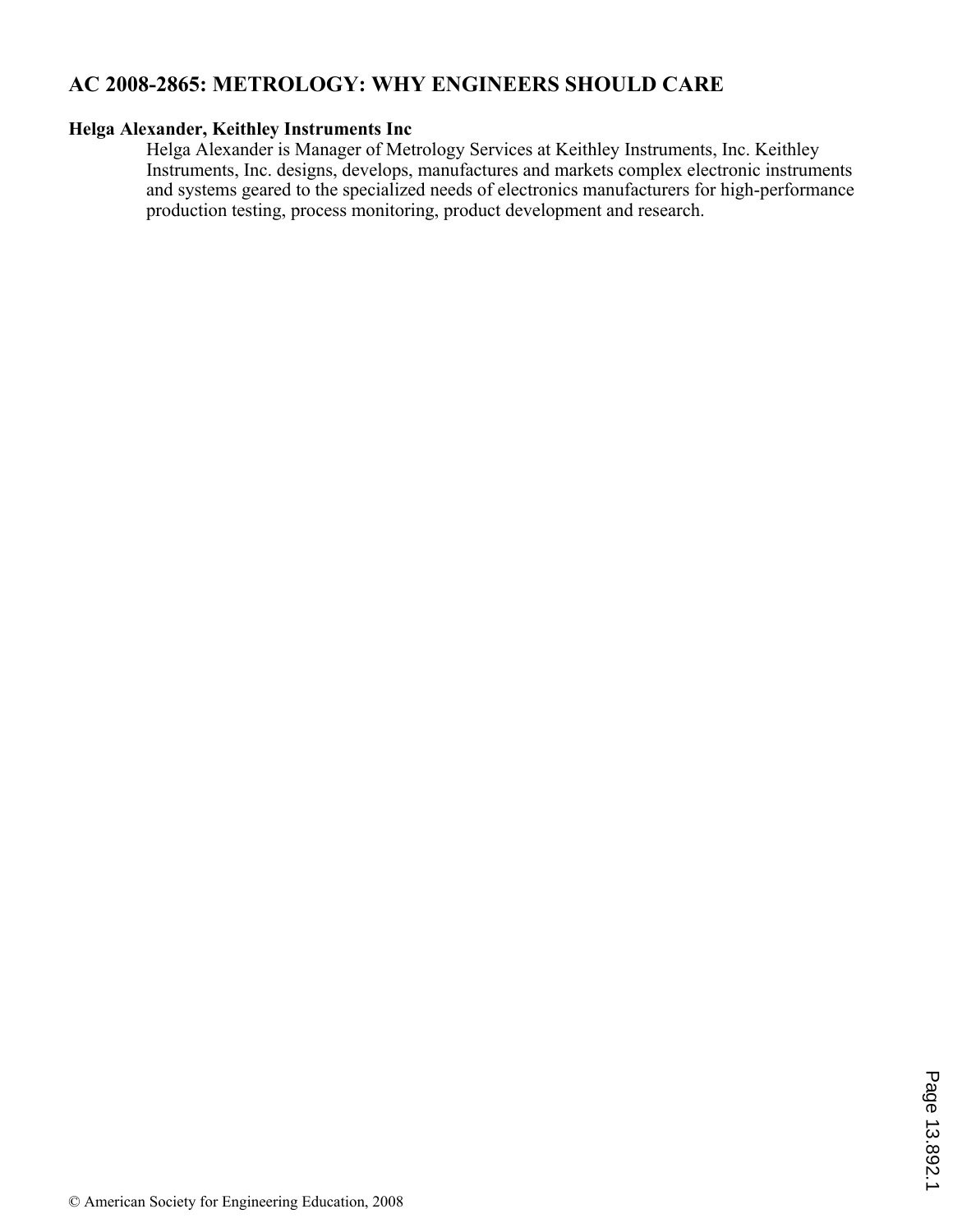# **Metrology: Why Engineers Should Care**

#### **Abstract**

Many engineering graduates are hired by manufacturing companies whose end products are designed to measure some physical quantity, whether it is chemical, electrical, or mechanical in nature. The graduates' college engineering training prepares them for careers in all kinds of engineering areas, whether it be manufacturing processes, new product design, or testing. As part of their undergraduate or graduate work, they are taught sound engineering principles and receive a thorough foundation in their chosen fields to become the designers of tomorrow's products. However, although many end up designing measuring and test equipment, their college training never introduced them to metrology, the science of measurement. They are unaware of the importance of traceability to the international system of units or the existence of international standards on the computation of measurement uncertainty. When asked to produce error budgets for their designs, which form the basis for final product specifications and warranty agreements, many of them are inadequately prepared. Furthermore, many will be involved in determining a calibration method for their products, yet they are unaware of the metrology requirements. This paper examines how awareness of metrology principles and their application in early product design of measuring and test equipment will lead to a superior product. Measuring or testing products designed using sound metrological principles can more easily be shown to be traceable to the international system of units (SI) and comply with international standards.

#### **Introduction**

Large numbers of science and engineering graduates are involved in the design, manufacture, and test of products that perform measurements. These products may range from high precision test and measurement equipment to handheld meters, calipers, gauges, and scales used in repair and inspection in various industries. All these products require calibration before they leave the manufacturing facility and, depending on their type and use, will probably require recalibration at certain time intervals. Yet, most engineers graduate from college without ever having been introduced to basic metrology concepts.

#### **What is metrology?**

Metrology, the science of measurement, deals with making accurate, repeatable measurements with a known level of uncertainty. Metrology regulations form the basis for national and international trade—we trust that a gallon of gas sold at gas station A is the same quantity as a gallon of gas obtained down the road at gas station B, mainly because we know that legal metrological requirements have to be enforced by the state by law. The same applies to international trade. How else can we be sure that a volt measured with a voltmeter produced in the United States is the same quantity measured by a voltmeter produced in Germany (taking into account the two instruments' specifications, of course)? The lack of such assurance would be a large obstacle to global trade.

The need for international agreements on measurement units and standards as the basis for effective trade between nations prompted the formation of the Mètre Convention in 1875.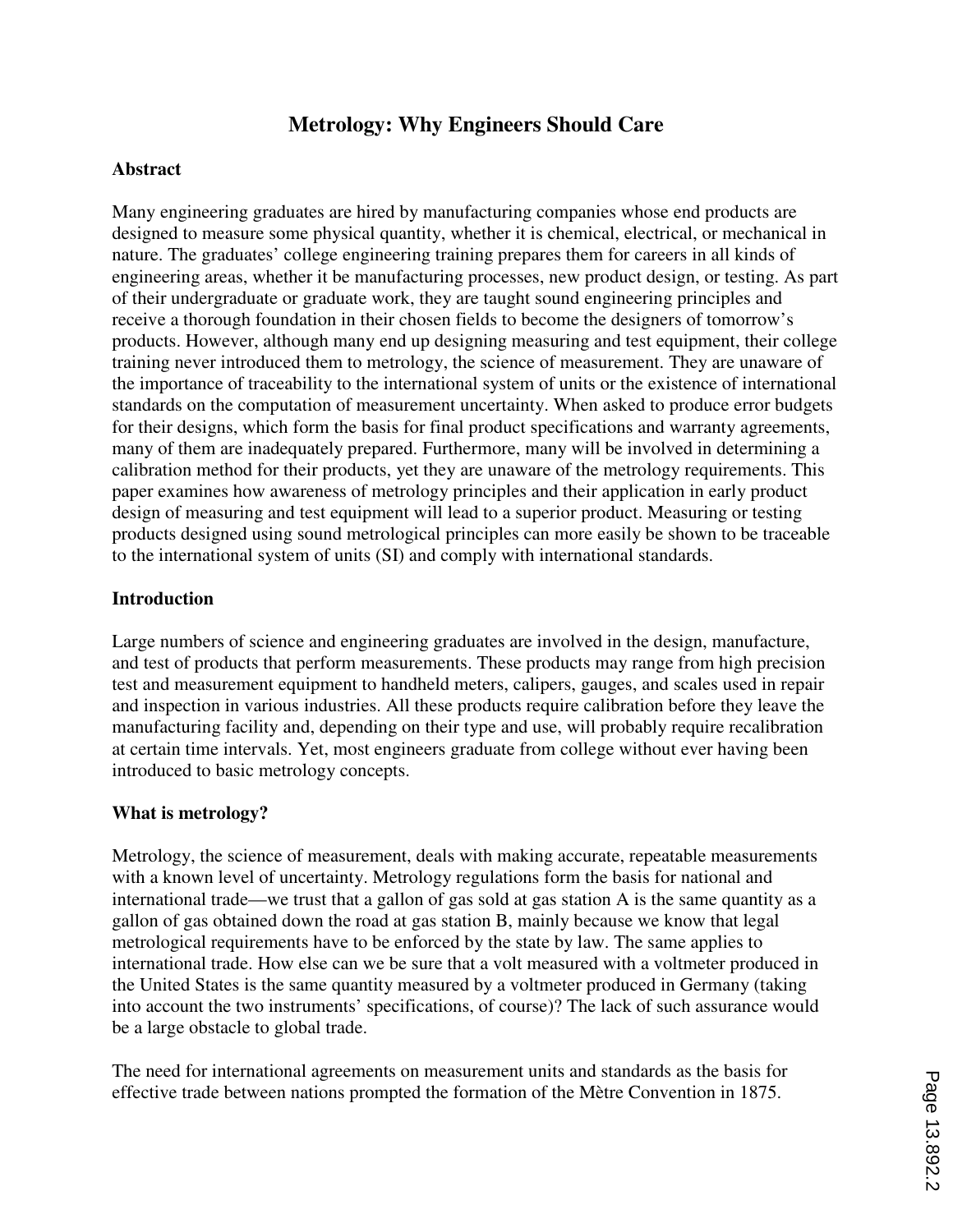Governments of 17 nations signed a treaty to establish and finance the Bureau International des Poids et Mesures (BIPM), which is responsible for the coordination of measurements performed worldwide. This institution, located just outside Paris, France, is overseen by the Comité International des Poids and Mesures (CIPM). Today, there are 51 member states of the Mètre Convention and many associate members. Each member state has a national metrology institute (NMI), which is responsible for the state's national standards for measurements. The national metrology institute of the United States is the National Institute for Standards and Technology (NIST).

The next milestone in metrology was set in 1960 with the establishment of the International System of Units (SI). But even though most countries used the same units, there were still obstacles to trade. For example, even if the measurement of a volt in the United States was traceable back to NIST by an uninterrupted chain of comparisons, and the accuracy of a German voltmeter was traceable back to the Physikalisch-Technische Bundesanstalt (PTB), the "German NIST," there was still no guarantee that the NIST volt and the PTB volt were the same. German customers may require that an American-built voltmeter be traceable to the SI through the national metrological institute of their own country and not recognize traceability through NIST. The CIPM Mutual Recognition Arrangement (MRA) of 1999 solved this problem by providing for the mutual recognition of calibration and measurement certificates issued by national metrology institutes participating in the agreement, thus establishing the degree of equivalence of national measurement standards maintained by national metrology institutes. All these successive metrological agreements allow international trade to flourish to the degree it does today.

Metrology, thus, does not only deal with the actual act of making a physical measurement, but also with the rules and international regulations associated with measurements. By ensuring that a measurement is traceable to the SI, we can have confidence that a volt measured in Germany is the same quantity as a volt measured in the United States. The same principles apply to other physical quantities such as length, time, mass, etc.

# **Absence of metrology concepts from engineering curricula**

The NCSLI (National Conference of Standards Laboratories International) web page lists 13 educational institutions with metrology content in the programs they offer, most of them at the 2-year associate degree or diploma level. Due to the current shortage of qualified metrology technicians and engineers, we know that these graduates have no trouble finding employment as metrology professionals. However, while the lack of qualified metrology practitioners is a serious problem, I would like to draw attention to a somewhat different problem, namely the lack of any type of metrology education in today's engineering curricula.

Most engineers do not work in the metrology field as such, but all use and many design instruments that measure a physical parameter. At a large test and measurement company, there usually is a metrology department or chief metrologist responsible for ensuring that the company's products comply with today's metrology requirements. However, smaller engineering companies often do not have a metrology department or even a single metrologist on staff. The engineers of such a company may simply be unaware of the metrological requirements of today's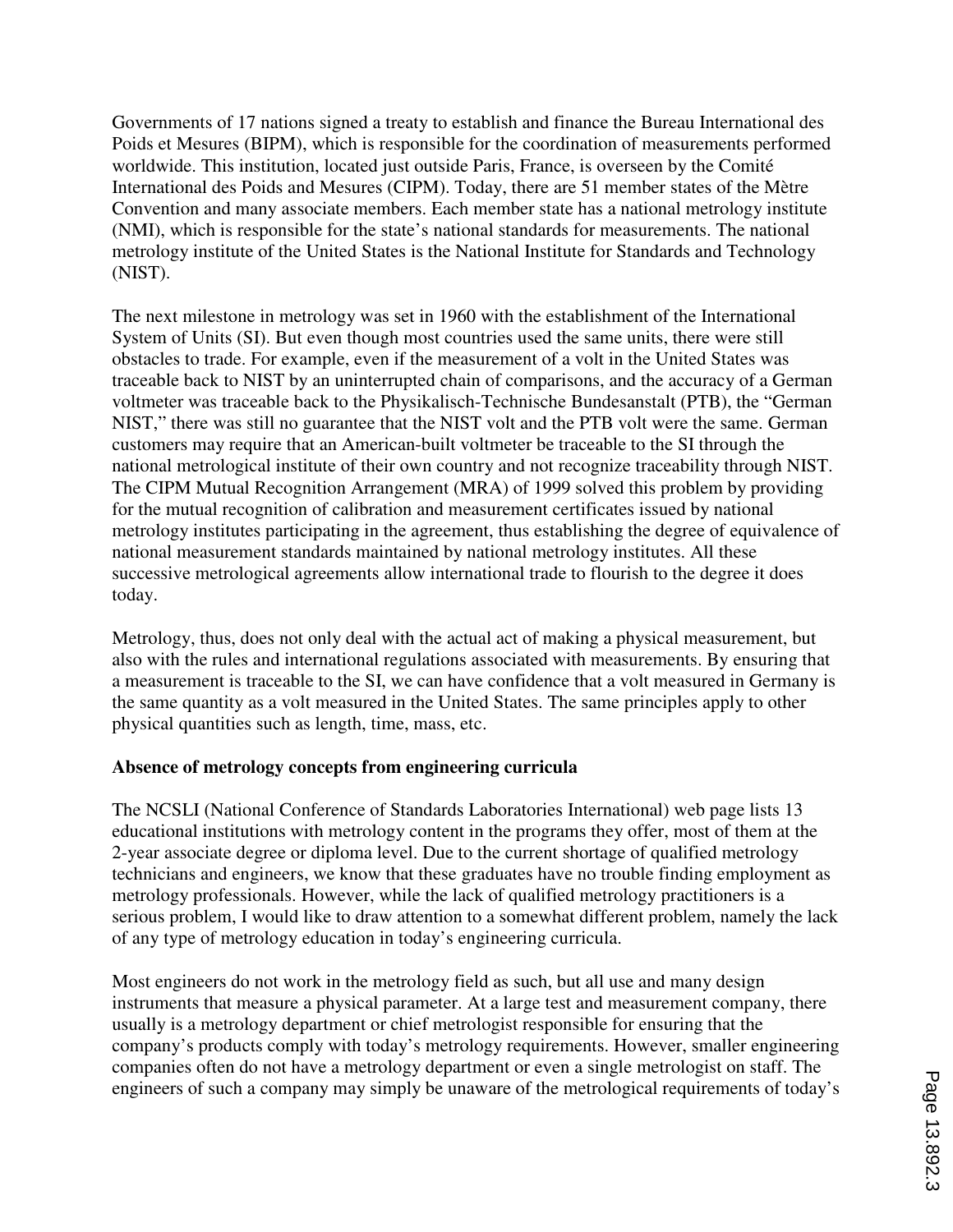global economy, until they find out that their product does not sell because of the difficulty of obtaining a traceable calibration for it.

If colleges and universities included some basic metrology training in their general engineering curriculum, engineers would be better prepared for the workplace, regardless of whether it was in industry, academia, or a government agency.

# **If it can't be adjusted, it can't be calibrated—true or false?**

Many engineers suffer from the misconception that calibration equals adjustment of an instrument to make it agree with a reference standard. So, when asked whether a resistor can be calibrated, the answer is "no," it cannot be calibrated, it can only be "characterized." No wonder they are confused when a customer demands a calibration report for a resistor or a measurement device that cannot actually be tweaked or adjusted. Calibration does not necessarily have anything to do with adjustment. Calibration, as defined by ANSI/NCSL Z540.3, the American National Standard for Calibration, is "the set of operations that establish, under specific conditions, the relationship between values of quantities indicated by a measuring instrument or measuring system, or values represented by a material measure or reference material, and the corresponding values realized by standards." In other words, calibration is the act of establishing a relationship between a unit under test and a standard. Sometimes, calibration may establish that an instrument adjustment is needed, but the act of performing the adjustment is not necessarily a calibration in itself. After the adjustment has been performed, the relationship between the adjusted instrument and the standard must be reestablished. The process of reestablishing this relationship is the act of calibration.

# **Importance of meeting international calibration requirements**

The international standard for calibration is ISO/IEC 17025:2005, "General requirements for the competence of testing and calibration laboratories." This international standard defines what constitutes a competent laboratory capable of performing certain calibrations. The standard establishes the requirement for a sound management system based on the principles of ISO 9001:2000 and specifies the requirements for technical competence for the types of tests or calibrations the laboratory undertakes.

Many industries have to comply with their own industry-specific national or international standards. Many of these industry standards require that the measurement and test equipment used to produce a product be calibrated at regular intervals in accordance with ISO 17025. If the product's design and test engineers were unaware of the requirements of this standard during the design phase, additional costs may be incurred after the product is released to ensure that it can be given a 17025 accredited calibration. For example, part of the requirement of an ISO 17025 calibration is that the calibration report contain certain information, such as the environmental conditions under which the calibration took place, proof of traceability to the international system of units through NIST or other national metrological institutes, the measurement data with measurement uncertainty, etc.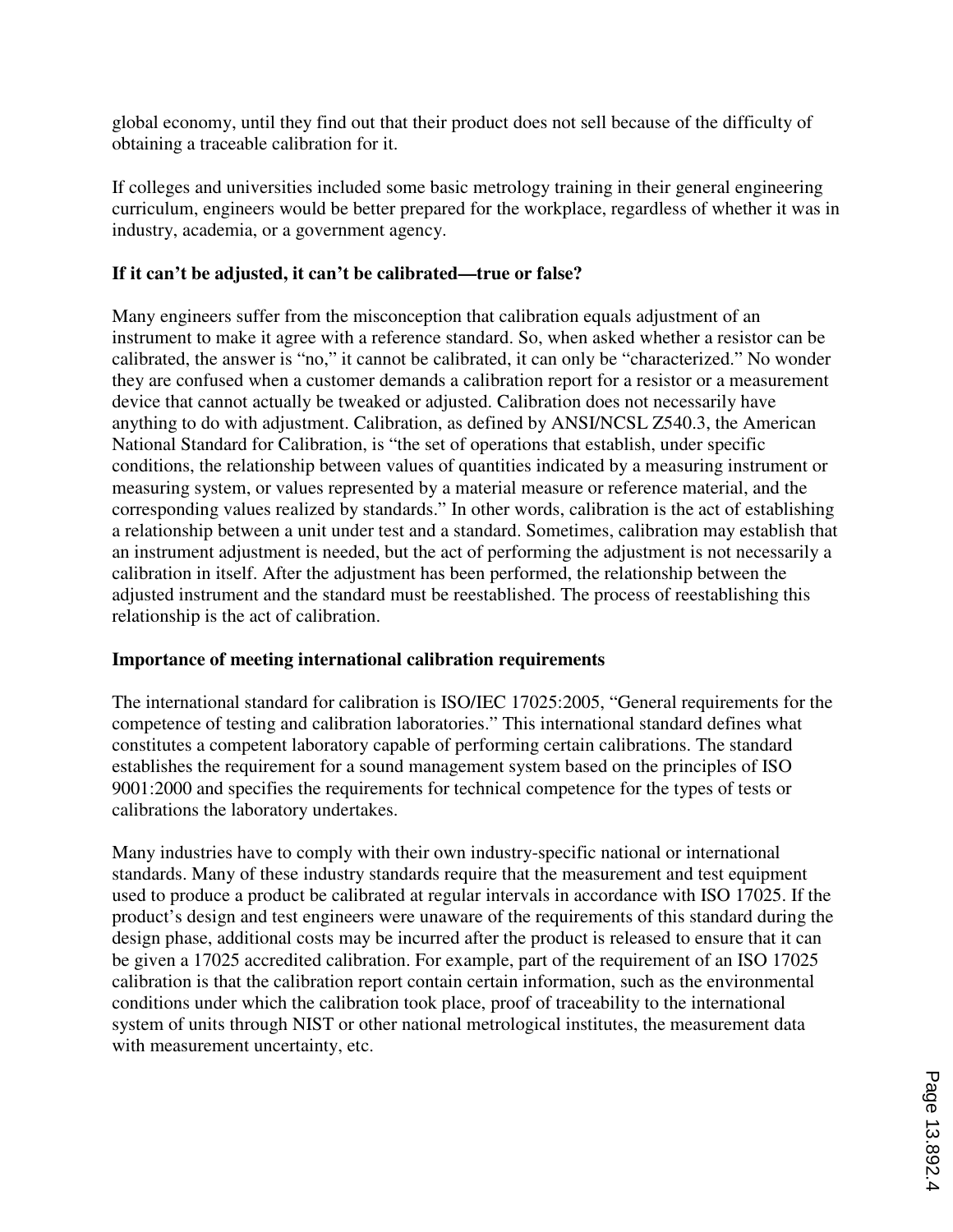Usually the calibration software is developed during the design and test phase of a new product, so awareness of international calibration requirements can help avoid the need for expensive revisions later. This is particularly true with regard to the requirement of providing the measurement uncertainty for each parameter measured during the product calibration. Most engineers have a basic idea of how to come up with an error budget, but they probably won't have encountered the ISO Guide to the Expression of Uncertainty in Measurement (GUM for short). ISO 17025 requires calculating measurement uncertainties in accordance with the GUM, so familiarity with the GUM methods will be useful for design and test engineers alike when faced with determining calibration methods. In addition, when setting product specifications for test and measurement instruments, product designers and test engineers need to know how their customers will use the specifications. If the product is part of a customer's test system, the customer will most likely use the product specifications for their measurement uncertainty calculation. Providing additional information, such as specification confidence levels, as part of the product specifications could simplify uncertainty calculations and avoid the need for "worstcase" assumptions on the customer's part.

In today's global economy, it is important that a product designed and manufactured in one country meets the requirements of customers all over the world. Calibration in accordance with international standards is one such requirement. A company may have designed and produced a piece of state-of-the-art equipment, only to find that sales are suffering because they cannot offer their customers the type of calibration and associated documentation that will satisfy a particular industry's quality requirements. Customers will be reluctant to invest in equipment that requires them to jump through extra hoops every time the equipment is scheduled for calibration. Design and test engineers who have a good grasp of metrology and know where they can go to obtain more information will be able to design a product that meets international calibration requirements. This will be a competitive advantage for any new product.

# **Suggested metrology content for engineering/science curricula**

All engineers will work with test and measurement equipment during the course of their careers, even if they are not involved in the design and testing of this type of equipment. Therefore, an introduction to metrology concepts would be a useful addition to any engineering curriculum. It could take the form of a separate metrology course or it could be taught as part of an instrumentation class. The following topics should be included:

- Historical background and purpose of metrology
- Definition of calibration
- Statistical concepts
- Measurement uncertainty calculations based on the ISO Guide to the Expression of Uncertainty in Measurement (GUM)
- International metrology standards
- Concept of traceability
- Common calibration methods
- Metrology careers